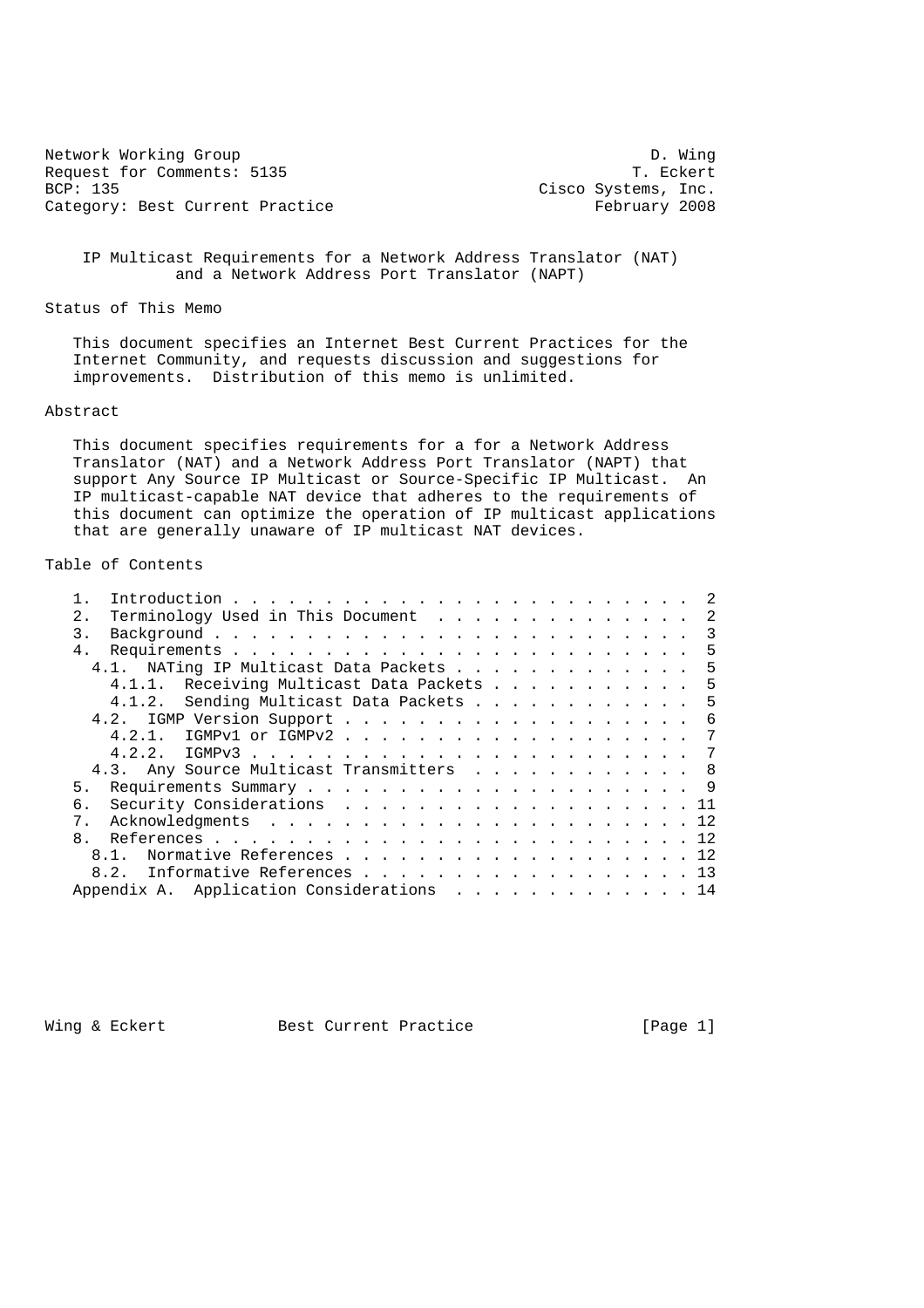### 1. Introduction

 In order for IP multicast applications to function well over NATs, multicast UDP must work as seamlessly as unicast UDP. However, NATs have little consistency in IP multicast operation, which results in inconsistent user experiences and failed IP multicast operation.

 This document targets requirements intended to enable correct operations of Any Source Multicast and Source-Specific Multicast in devices running Internet Group Management Protocol (IGMP) proxy routing and NAT and without applying NAT to IP multicast group addresses. This profile of functionality is the expected best practice for residential access routers, small branch routers, or similar deployments.

 Most of the principles outlined in this document do also apply when using protocols other than IGMP, such as Protocol Independent Multicast - Sparse Mode (PIM-SM), or when performing NAT between multiple "inside" interfaces, but explicit consideration for these cases is outside the scope of this document.

 This document describes the behavior of a device that functions as a NAT for unicast flows and also forwards IP multicast traffic in either direction ('inside' to 'outside', or 'outside' to 'inside'). This allows a host 'inside' the NAT to both receive multicast traffic and to source multicast traffic. Hosts on the 'inside' interface(s) of a NAT indicate their interest in receiving an IP multicast flow by sending an IGMP message to their local interface. An IP multicast capable NAT will see that IGMP message (IGMPv1 [RFC1112], IGMPv2 [RFC2236], IGMPv3 [RFC3376]), possibly perform some functions on that IGMP message, and forward it to its upstream router. This causes the upstream router to send that IP multicast traffic to the NAT, which forwards it to those 'inside' segment(s) with host(s) that had previously sent IGMP messages for that IP multicast traffic.

 Out of scope of this document are PIM-SM [RFC4601] and IPv6 [RFC2460]. The IGMP Proxy devices that are scoped in this document do not forward PIM-SM. IPv6 is out of scope because NAT is not considered necessary with IPv6.

 This document is a companion document to "NAT Behavioral Requirements for Unicast UDP" [RFC4787].

2. Terminology Used in This Document

 The key words "MUST", "MUST NOT", "REQUIRED", "SHALL", "SHALL NOT", "SHOULD", "SHOULD NOT", "RECOMMENDED", "MAY", and "OPTIONAL" in this document are to be interpreted as described in RFC 2119 [RFC2119].

Wing & Eckert **Best Current Practice** [Page 2]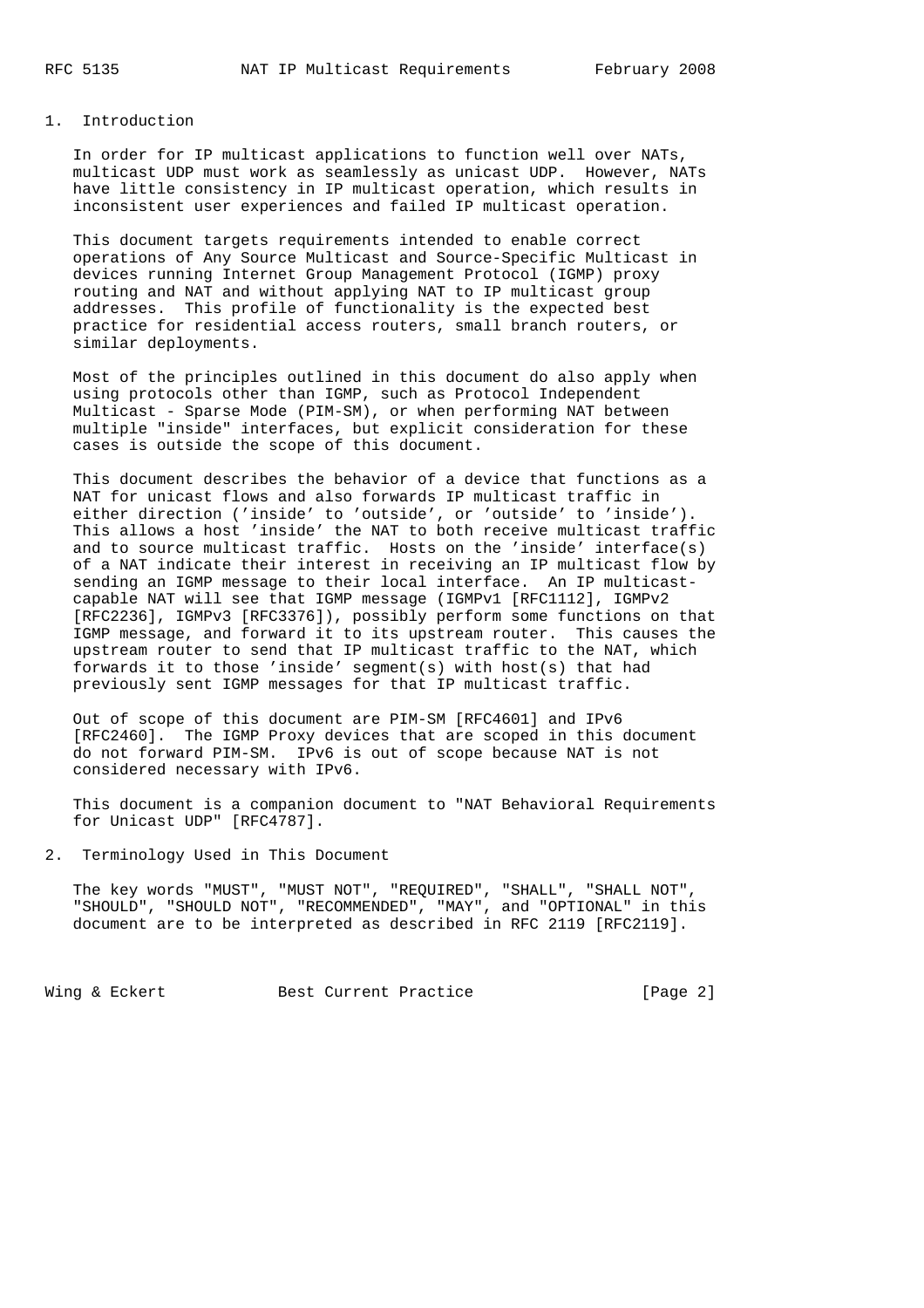In this document, the term "NAT" applies to both Network Address and Port Translator (NAPT) as well as a NAT that does not translate ports.

 The term 'inside' refers to the interface(s) on a NAT that contain hosts that wish to source or receive IP multicast traffic. The term 'outside' refers to the interface(s) that the NAT forwards IGMP membership messages to, and where the NAT routes IP multicast traffic that originates from hosts on its 'inside' interface.

#### 3. Background

 When a NAT isn't used, a host might be connected to the Internet in a configuration such as this:

 +-------------+ +------+ | DSL modem | +------------+ | host +---+ or +-//-+ WAN Router | +------+ | cable modem | +------------+ +-------------+

Figure 1: Network without NATing IGMP Proxy

 If instead of a single host as shown in Figure 1, one or more LANs with potentially multiple hosts are to be connected, with the same type of service termination on the DSL or cable modem, a NAT device is added as shown in Figure 2. This device, in general, perform routing and NAT functions such that it does look like a single host towards the DSL/cable modem.



Figure 2: Network with NATing IGMP Proxy

 In IP multicast, IGMP is the protocol used by hosts, such as the one shown in Figure 1. For the NAT device in Figure 2 to look like the single host for IP multicast services towards the DSL/cable modem and

Wing & Eckert **Best Current Practice** [Page 3]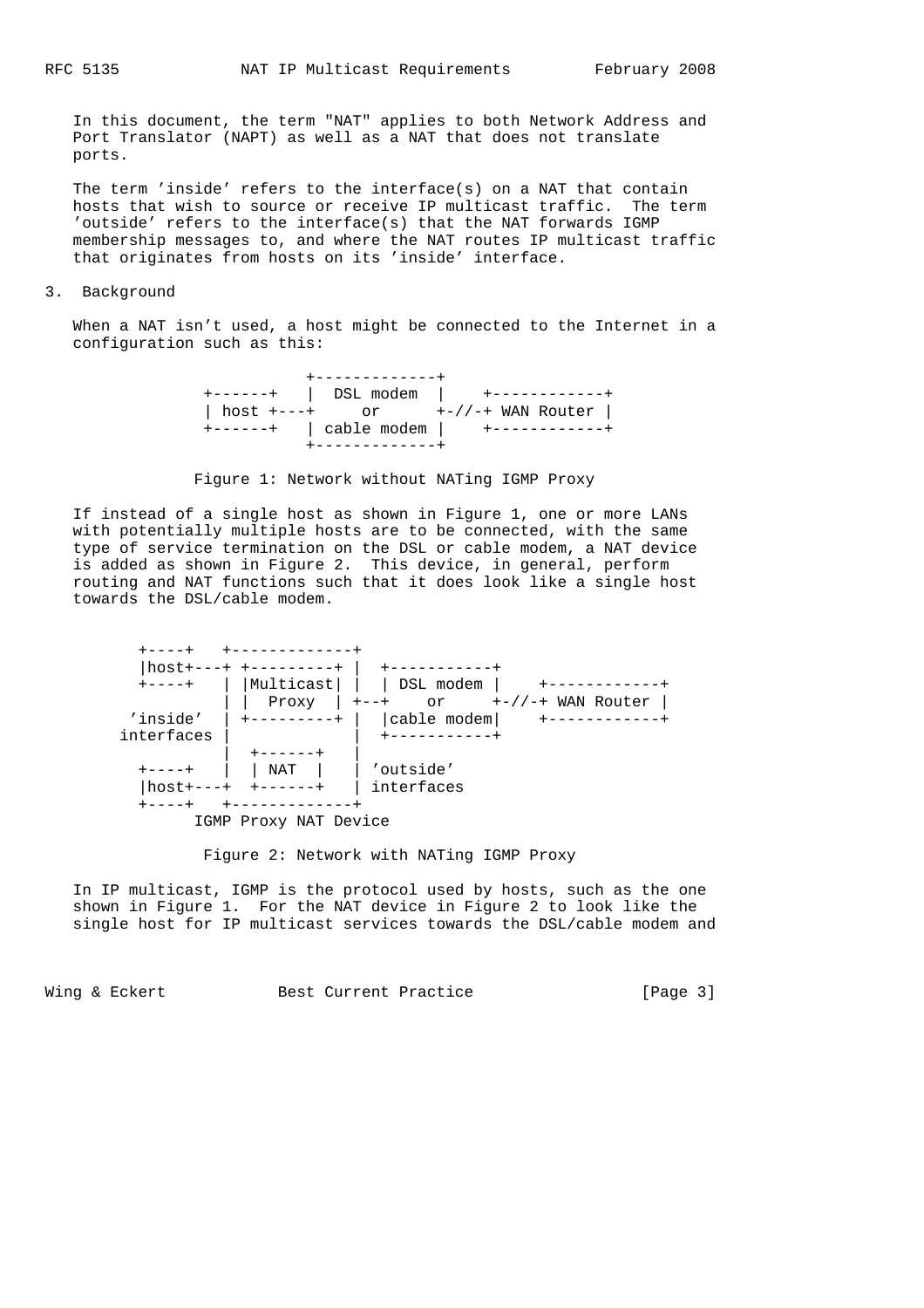to forward IP multicast traffic from and to the multiple hosts in the picture, it needs to perform so called "IGMP Proxying" [RFC4605] - but within the context of also performing NAT. NAT is not covered by [RFC4605]. Adding NAT to IGMP proxying does not need to change the processing of the IGMP messages as defined in RFC 4605:

 IGMP messages are never logically forwarded by the IGMP proxying device, but rather sourced or received by it. In general, receipt of IGMP messages by the device updates the device's IGMP state. The updated state changes the device's forwarding of multicast messages or triggers the sending of IGMP messages. "Forwarding" of IGMP protocol messages may thus only happen implicitly by implementation optimizations that create shortcuts in this machinery.

 This specifically means that IGMP protocol packets sent by the NAT device will always use the IP address of the interface ('inside' or 'outside') from which they are sent, but because those packets are logically "sourced" and not "forwarded", NAT does not have any impact on this.

 Unlike unicast flows, packets with a multicast destination IP address do not have their destination IP address or destination port changed by a NAT. However, their source IP address (and source UDP port, in some cases with a NAPT) is changed if the packet goes from an 'inside' interface of a NAT to the 'outside' interface of a NAT - similar to the behavior of a unicast packet across those same interfaces.

 Adding NAT to IGMP proxying changes the processing of IP multicast data packets forwarded across the IGMP proxying device as described in the following sections. These changes actually simplify the ability to deploy IGMP proxying over a device that does \*not\* perform NAT.

 With an IGMP Proxy NAT Device, IP multicast data traffic sourced from hosts on the 'inside' is NATed such that it will look like it is being sourced from a host directly connected to the WAN router, thus eliminating all non-standard PIM-SM concerns/configurations described in Section 3.2 of [RFC4605].

Wing & Eckert Best Current Practice [Page 4]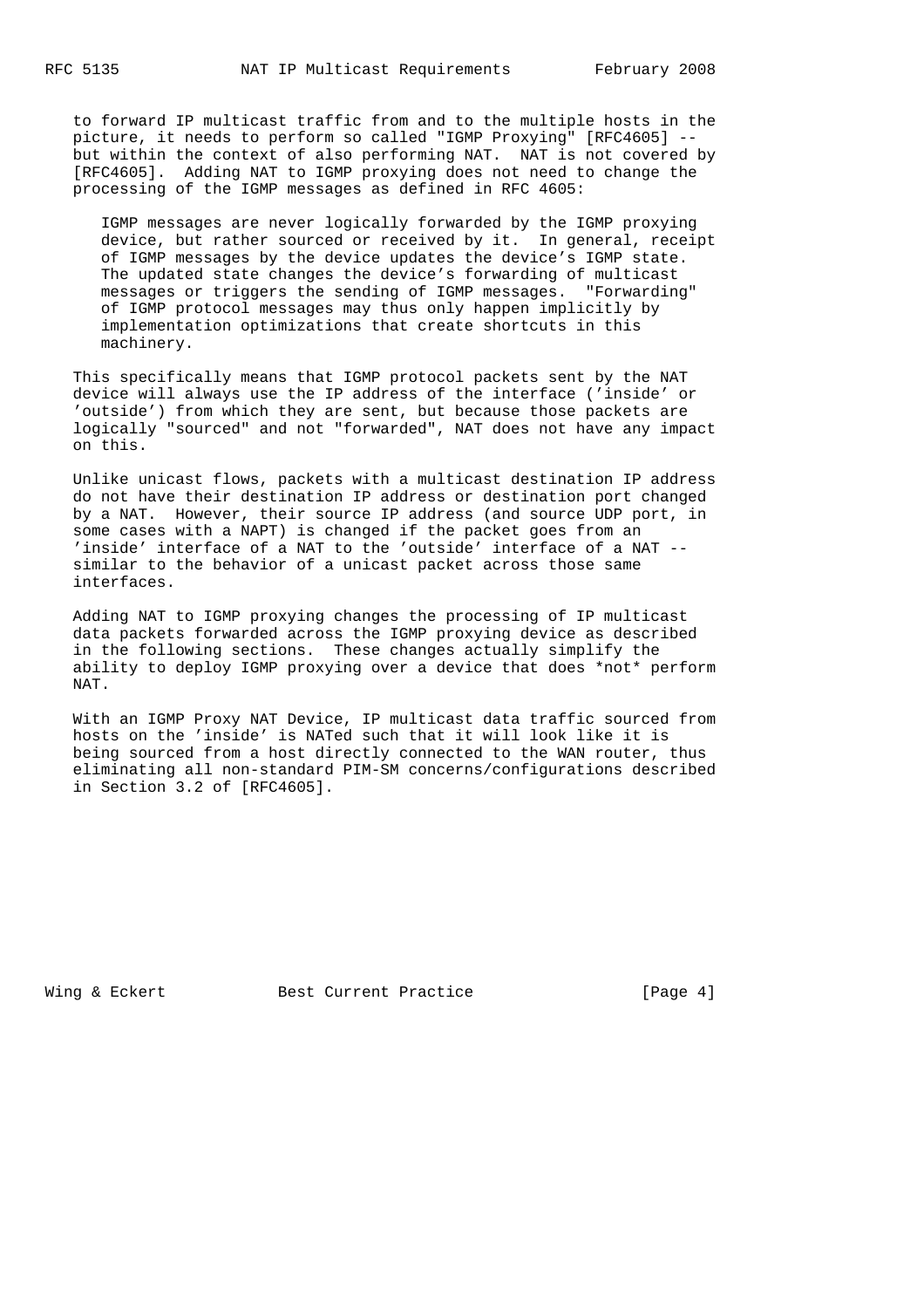# 4. Requirements

- 4.1. NATing IP Multicast Data Packets
- 4.1.1. Receiving Multicast Data Packets
	- REQ-1: For IP multicast packets that are forwarded to a host(s) on its 'inside' interface(s), a NAT MUST NOT modify the destination IP address or destination port of the packets.

 If a NAT were to modify the destination IP or port addresses, the NAT would also need to modify session announcements (e.g., electronic program guides, Session Announcement Protocol (SAP)) and session establishment and control (e.g., SIP, Real Time Streaming Protocol (RTSP)) messages. Such modifications of application messages are not considered a best practice. Furthermore, a NATed multi-homed network would need to coordinate such rewriting between its NATs.

- REQ-2: A NAT MUST forward IP multicast UDP datagrams from its 'outside' interface to multicast receivers on its 'inside' interface(s).
- REQ-3: A NAT SHOULD forward IP multicast non-UDP protocols (e.g., Pragmatic General Multicast (PGM) [RFC3208], Resource Reservation Protocol (RSVP) [RFC2205]) from its 'outside' interface to IP multicast receivers on its 'inside' interface(s).

4.1.2. Sending Multicast Data Packets

 The following requirement is normal NAT behavior for unicast packets, as described in [RFC4787], and is extended here to provide support for IP multicast senders behind the NAT.

- REQ-4: A NAT MUST modify the source IP address of packets that arrive from an 'inside' interface towards the 'outside' interface so that those packets use the NAT's 'outside' IP address(es).
	- a: If the NAT also performs port translation (that is, it is a NAPT), the NAT MUST also create a mapping to allow responses to that IP multicast packet to be received by the appropriate host. For Any Source Multicast, also see Section 4.3.

Wing & Eckert **Best Current Practice** [Page 5]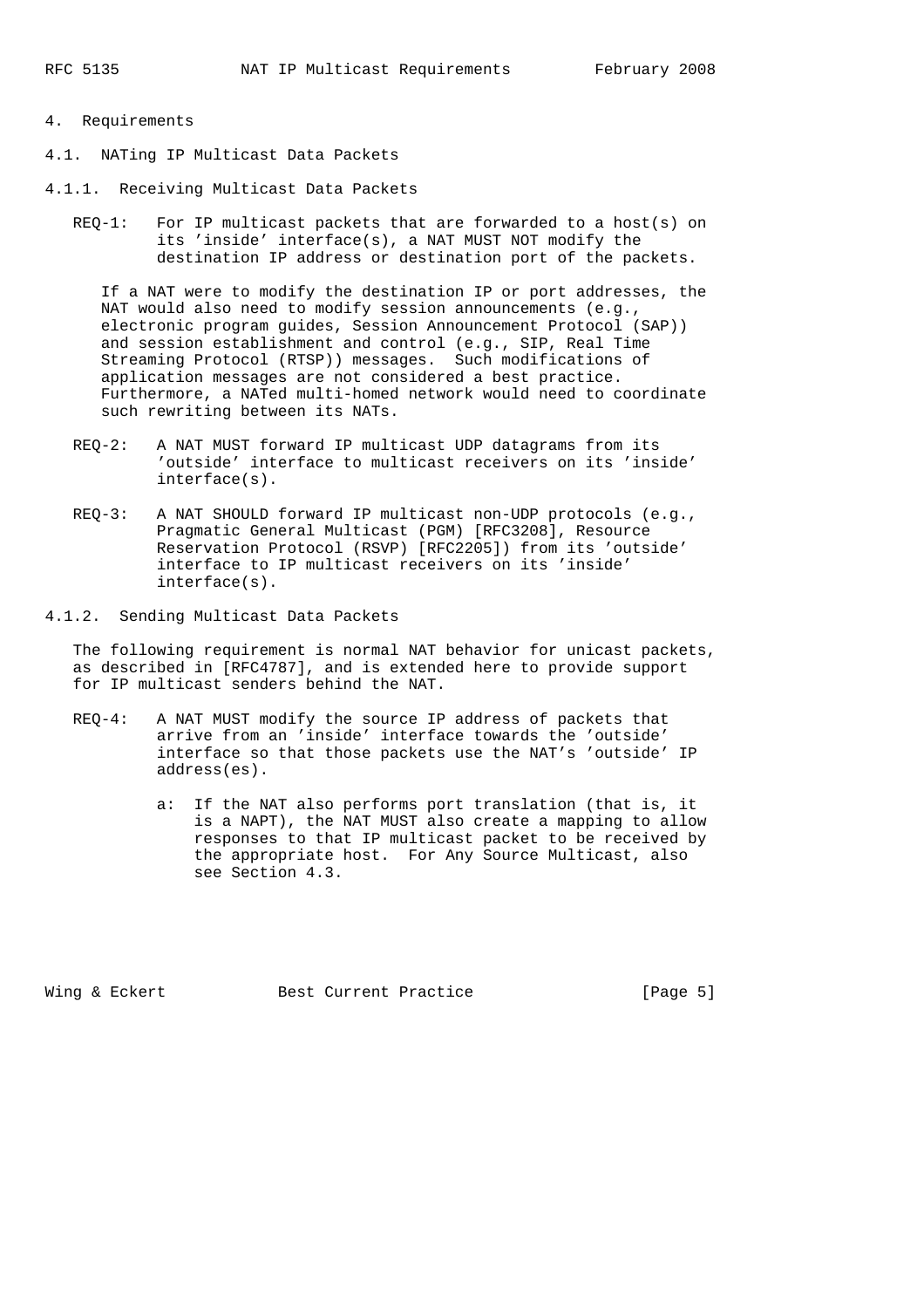- b: To allow hosts to learn the NAT's 'outside' interface address, the NAT MUST have "Endpoint-Independent Mapping" behavior (REQ-1 of [RFC4787]), no matter if the destination IP address is a unicast address or an IP multicast address.
- c: If the NAT has multiple public IP addresses, the NAT SHOULD have an address pooling behavior of "Paired" (as described in Section 4.1 of [RFC4787]) for its IP multicast mappings as well as for its unicast UDP mappings. This allows a multicast source to discover the NAT's public IP address using a unicast address discovery mechanism (e.g., [ICE]) and communicate that discovered IP address to a multicast receiver.
- REQ-5: A NAT MUST forward IP multicast UDP datagrams from its 'inside' interface(s) to its 'outside' interface.
	- a: NATs that support the above requirement MUST also provide a configuration option to disable this feature. Otherwise, a multihomed network would cause duplicate instances of the multicast data traffic on the public network.

 As many NATs are located adjacent to bandwidth-constrained access links, it is important that IP multicast senders communicating with IP multicast receivers behind the NAT not have their flows consume bandwidth on the access link. This is accomplished by applications using administratively scoped IP addresses. Similarly, link-local multicast traffic isn't supposed to be routed off the local network.

- REQ-6: The NAT's default configuration MUST NOT forward administratively scoped IP multicast traffic (239.0.0.0/8) [RFC2365] from its 'inside' interface(s) to its 'outside' interface.
- REQ-7: The NAT MUST NOT forward Local Network Control Block (224.0.0/24) [RFC3171] (also known as "link-local multicast") traffic from its 'inside' interface(s) to its 'outside' interface.
- 4.2. IGMP Version Support
	- REQ-8: A NAT MAY support IGMPv1 (although IGMPv1 is considered obsolete).

Wing & Eckert Best Current Practice [Page 6]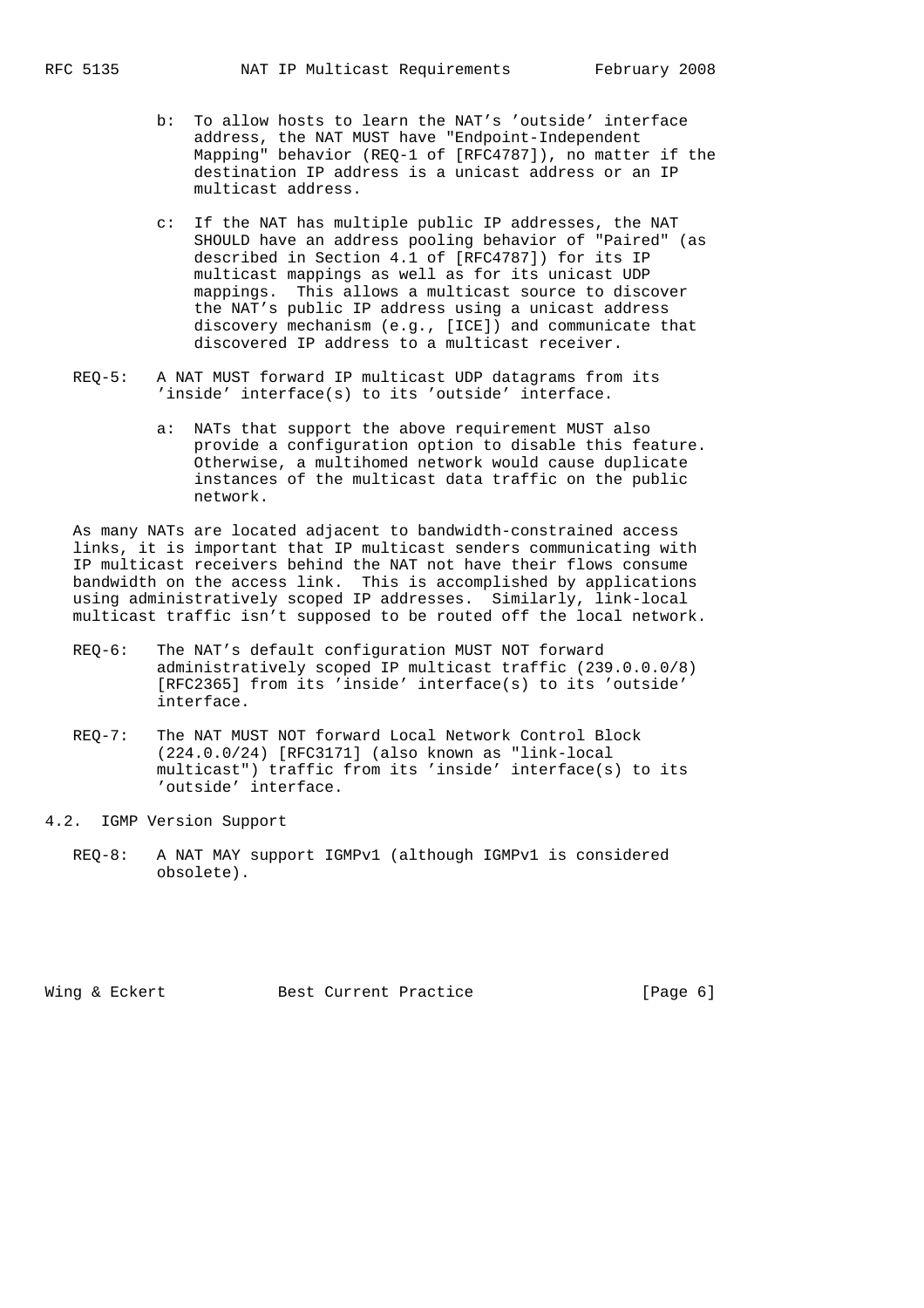REQ-9: A NAT MUST support IGMPv2.

REQ-10: A NAT SHOULD support IGMPv3.

# 4.2.1. IGMPv1 or IGMPv2

 For IGMPv1 and IGMPv2, a NAT can successfully operate by merely forwarding IGMP membership reports and queries between the interested hosts (on its internal interface) towards its external interface.

- REQ-11: If a NAT supports IGMPv1 and/or IGMPv2 (but not IGMPv3), the NAT MAY simply receive IGMP membership reports on the 'inside' interface, NAT them, and relay the IGMP membership report, and do the same function in the opposite direction to the IGMP listeners. That is, the NAT does not need to do any aggregation of IGMP messages.
	- a: If a NAT relays IGMPv1 or IGMPv2 messages in this manner, it MUST NOT decrement the TTL of the IGMP messages, as they are already sent with TTL=1.
	- b: However, it is RECOMMENDED that such a NAT implement IGMP/MLD Proxying [RFC4605], because IGMP aggregation provides a useful optimization.

# 4.2.2. IGMPv3

 When an IGMPv3 proxying device receives an IGMP membership on an 'inside' interface, it creates its own IGMP proxying membership state and its own IGMP forwarding table. It then creates an independent IGMP membership report on its 'outside' interface reporting the IP multicast groups/channels -- but there is no direct relationship or "forwarding" of IGMP membership reports or queries across the interfaces. The NAT device will subsequently receive an IP multicast data packet on the 'outside' interface and forward the IP multicast packet to the 'inside' interface(s) based on its IGMP forwarding table.

 By performing NAT on IGMPv3 membership reports, the membership reports appear to originate from a single IGMPv3 reporter instead of different reporters. Because IGMPv3 has different types of membership reports differentiating between status (IS\_INCLUDE, IS\_EXCLUDE) and change indication (e.g., TO\_INCLUDE, TO\_EXCLUDE), if a NAT were to interleave reports from two or more reporters (joining and leaving the same groups), the NAT would create a sequence of packets that are not compliant with an IGMPv3 reporter [RFC3376]. For this reason, the following requirements are specified:

Wing & Eckert **Best Current Practice** [Page 7]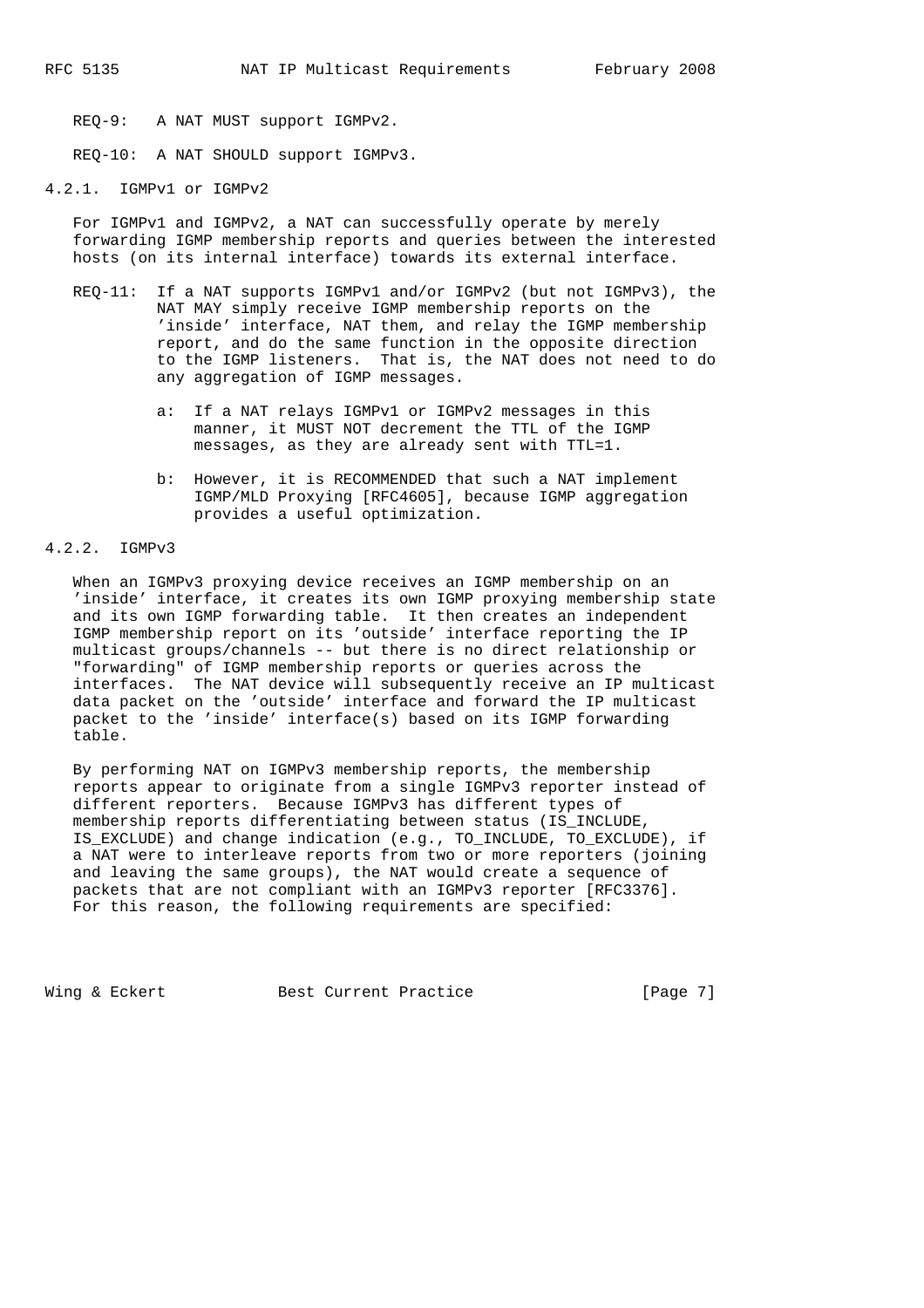- REQ-12: If a NAT supports IGMPv3, the NAT MUST implement IGMP/MLD Proxying [RFC4605]. Such compliance causes the NAT to aggregate the IGMPv3 membership reports and report only the aggregated information upstream.
- REQ-13: If a NAT supports IGMPv3, the NAT MUST implement Source- Specific Multicast (SSM) for IP [RFC4607] and IGMPv3/MLDv2 for SSM [RFC4604].

 Failure to implement IGMP aggregation [RFC4605] will cause undesired temporary black holing of IP multicast traffic. For example, consider two hosts behind the same NAT. If one host is joining a session at the same time another is leaving the session, and the NAT were to merely relay the join and leave upstream, the session will be terminated, and the join and leave announcements would not comply with Section 5 of [RFC3376].

4.3. Any Source Multicast Transmitters

 Any Source Multicast (ASM) uses the IP addresses in the 224/8 through 231/8, and 233/8 through 239/8 range [IANA-ALLOC].

 When a host both receives an ASM stream and sends traffic into it, using RTP [RFC3550], there is a potential problem if a NAT merely followed the requirements of [RFC4787]. The problem is that RTP uses the source transport address (source IP address and source UDP port) and the Real-time Transport Protocol / RTP Control Protocol (RTP/ RTCP) SSRC value to identify session members. If a session member sees the same SSRC arrive from a different transport address, that session member will perform RTP collision detection (Section 8.2 of [RFC3550]). If a NAT merely followed the requirements of [RFC4787] and timed out a UDP session after 2 minutes of inactivity and RTCP receiver reports are sent less often than every 2 minutes, RTP collision detection would be performed by other session members sharing the same SSRC, complicating diagnostic tools and potentially interfering with jitter buffer algorithms. This situation can occur, for example, with an IP multicast group of approximately 300 members with a normal 50 Kbps audio RTP stream.

 Source-Specific Multicast does not need this long timer because application feedback reports are unicast (rather than IP multicast) and identifiers, rather than IP addresses and UDP ports, are used to identify a specific IP multicast receiver (e.g., [RTCPSSM].

Wing & Eckert Best Current Practice [Page 8]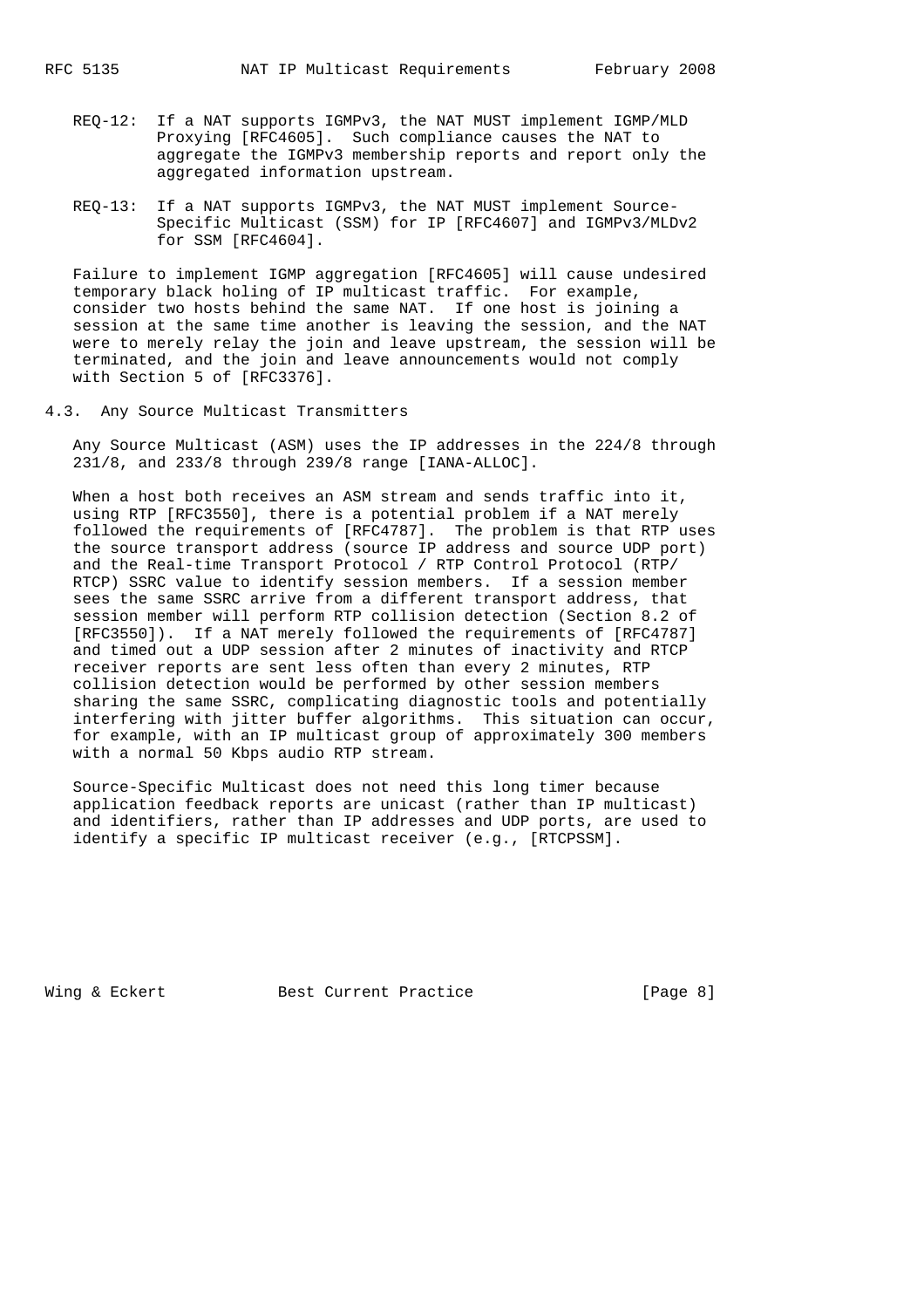- REQ-14: If a host on the 'inside' interface of a NAT belongs to an Any Source Multicast host group and the host sends a UDP packet to the same group, the NAT SHOULD have a UDP mapping timer of 60 minutes for that mapping.
	- a: This UDP mapping SHOULD be destroyed when the host leaves that host group. The NAT is aware of this through receipt of an IGMP message from the host.
	- b: If a NAT has exhausted its resources, the NAT MAY time out that mapping before 60 minutes have elapsed, but this is discouraged. Note that even in a situation with resource exhaustion, a NAT is still required to follow the minimum mapping duration of 2 minutes (REQ-5 of [RFC4787]).
- 5. Requirements Summary

This section summarizes the requirements.

- REQ-1: For IP multicast packets that are forwarded to a host(s) on its 'inside' interface(s), a NAT MUST NOT modify the destination IP address or destination port of the packets.
- REQ-2: A NAT MUST forward IP multicast UDP datagrams from its 'outside' interface to multicast receivers on its 'inside' interface(s).
- REQ-3: A NAT SHOULD forward IP multicast non-UDP protocols (e.g., PGM [RFC3208], RSVP [RFC2205]) from its 'outside' interface to IP multicast receivers on its 'inside' interface(s).
- REQ-4: A NAT MUST modify the source IP address of packets that arrive from an 'inside' interface towards the 'outside' interface so that those packets use the NAT's 'outside' IP address(es).
	- a: If the NAT also performs port translation (that is, it is a NAPT), the NAT MUST also create a mapping to allow responses to that IP multicast packet to be received by the appropriate host. For Any Source Multicast, also see Section 4.3.
	- b: To allow hosts to learn the NAT's 'outside' interface address, the NAT MUST have "Endpoint-Independent Mapping" behavior (REQ-1 of [RFC4787]), no matter if the destination IP address is a unicast address or an IP multicast address.

Wing & Eckert **Best Current Practice** [Page 9]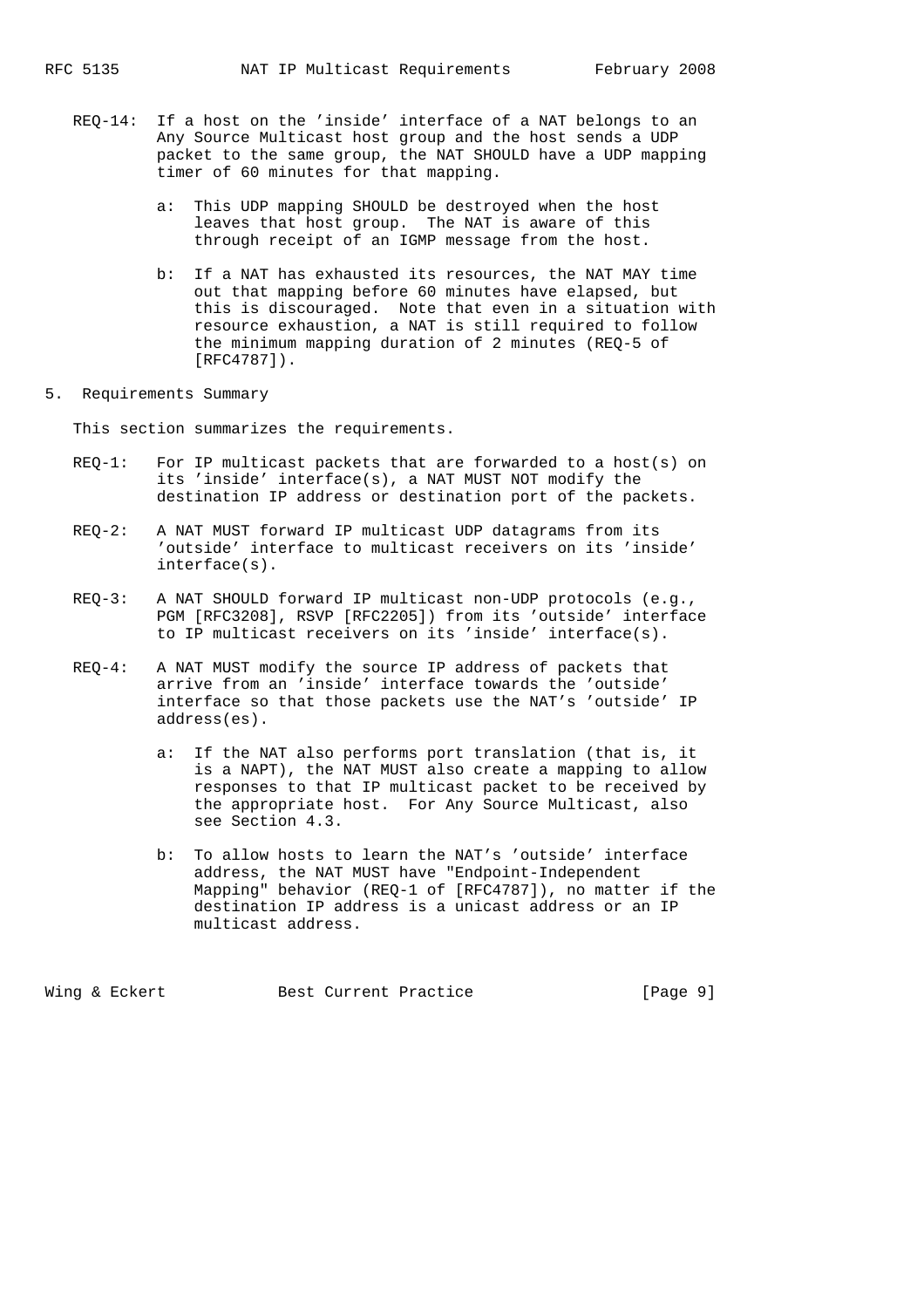- c: If the NAT has multiple public IP addresses, the NAT SHOULD have an address pooling behavior of "Paired" (as described in Section 4.1 of [RFC4787]) for its IP multicast mappings as well as for its unicast UDP mappings. This allows a multicast source to discover the NAT's public IP address using a unicast address discovery mechanism (e.g., [ICE]) and communicate that discovered IP address to a multicast receiver.
- REQ-5: A NAT MUST forward IP multicast UDP datagrams from its 'inside' interface(s) to its 'outside' interface.
	- a: NATs that support the above requirement MUST also provide a configuration option to disable this feature. Otherwise, a multihomed network would cause duplicate instances of the multicast data traffic on the public network.
- REQ-6: The NAT's default configuration MUST NOT forward administratively scoped IP multicast traffic (239.0.0.0/8) [RFC2365] from its 'inside' interface(s) to its 'outside' interface.
- REQ-7: The NAT MUST NOT forward Local Network Control Block (224.0.0/24) [RFC3171] (also known as "link-local multicast") traffic from its 'inside' interface(s) to its 'outside' interface.
- REQ-8: A NAT MAY support IGMPv1 (although IGMPv1 is considered obsolete).
- REQ-9: A NAT MUST support IGMPv2.
- REQ-10: A NAT SHOULD support IGMPv3.
- REQ-11: If a NAT supports IGMPv1 and/or IGMPv2 (but not IGMPv3), the NAT MAY simply receive IGMP membership reports on the 'inside' interface, NAT them, and relay the IGMP membership report, and do the same function in the opposite direction to the IGMP listeners. That is, the NAT does not need to do any aggregation of IGMP messages.
	- a: If a NAT relays IGMPv1 or IGMPv2 messages in this manner, it MUST NOT decrement the TTL of the IGMP messages, as they are already sent with TTL=1.

Wing & Eckert **Best Current Practice** [Page 10]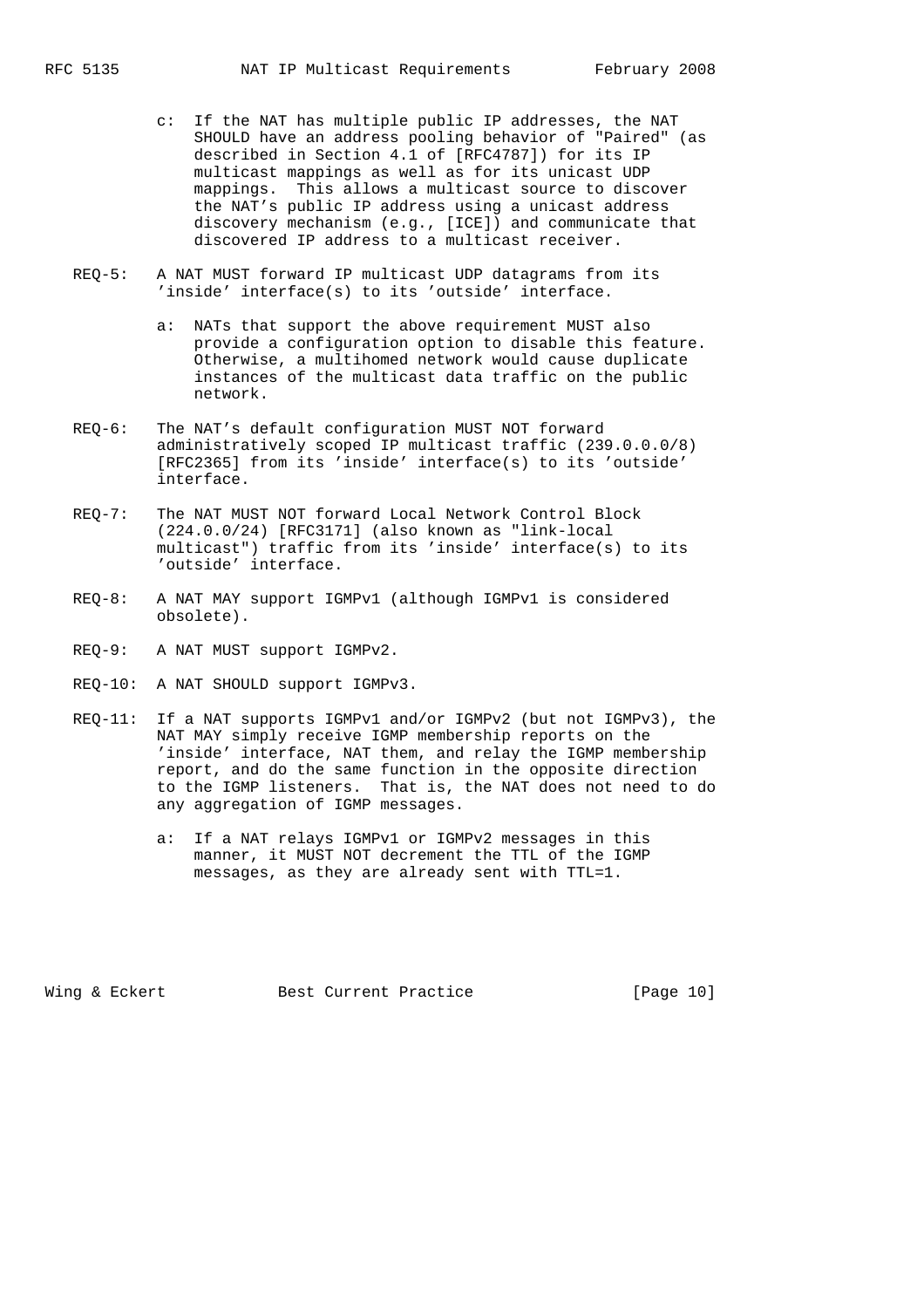- b: However, it is RECOMMENDED that such a NAT implement IGMP/MLD Proxying [RFC4605], because IGMP aggregation provides a useful optimization.
- REQ-12: If a NAT supports IGMPv3, the NAT MUST implement IGMP/MLD Proxying [RFC4605]. Such compliance causes the NAT to aggregate the IGMPv3 membership reports and report only the aggregated information upstream.
- REQ-13: If a NAT supports IGMPv3, the NAT MUST implement Source- Specific Multicast (SSM) for IP [RFC4607] and IGMPv3/MLDv2 for SSM [RFC4604].
- REQ-14: If a host on the 'inside' interface of a NAT belongs to an Any Source Multicast host group and the host sends a UDP packet to the same group, the NAT SHOULD have a UDP mapping timer of 60 minutes for that mapping.
	- a: This UDP mapping SHOULD be destroyed when the host leaves that host group. The NAT is aware of this through receipt of an IGMP message from the host.
- b: If a NAT has exhausted its resources, the NAT MAY time out that mapping before 60 minutes have elapsed, but this is discouraged. Note that even in a situation with resource exhaustion, a NAT is still required to follow the minimum mapping duration of 2 minutes (REQ-5 of [RFC4787]).

# 6. Security Considerations

 The Security Considerations sections of IGMPv3 [RFC3376] and IGMP Proxying [RFC4605] apply to a device complying with this document.

 When a host is using RTP and participating in an Any Source Multicast session, the host's periodic RTCP receiver reports cause the NAT to create a mapping. When the group size is less than approximately 300, the RTCP reports are sent frequently enough that a NAT's mapping will always be kept open. When the group size is larger than approximately 300, the RTCP reports are sent less frequently. The recommendation in Section 4.3 causes the NAT mapping to be kept open for the duration of the host's participation in that IP multicast session no matter the size of the multicast host or periodicity of the host's RTCP transmissions.

Wing & Eckert **Best Current Practice** [Page 11]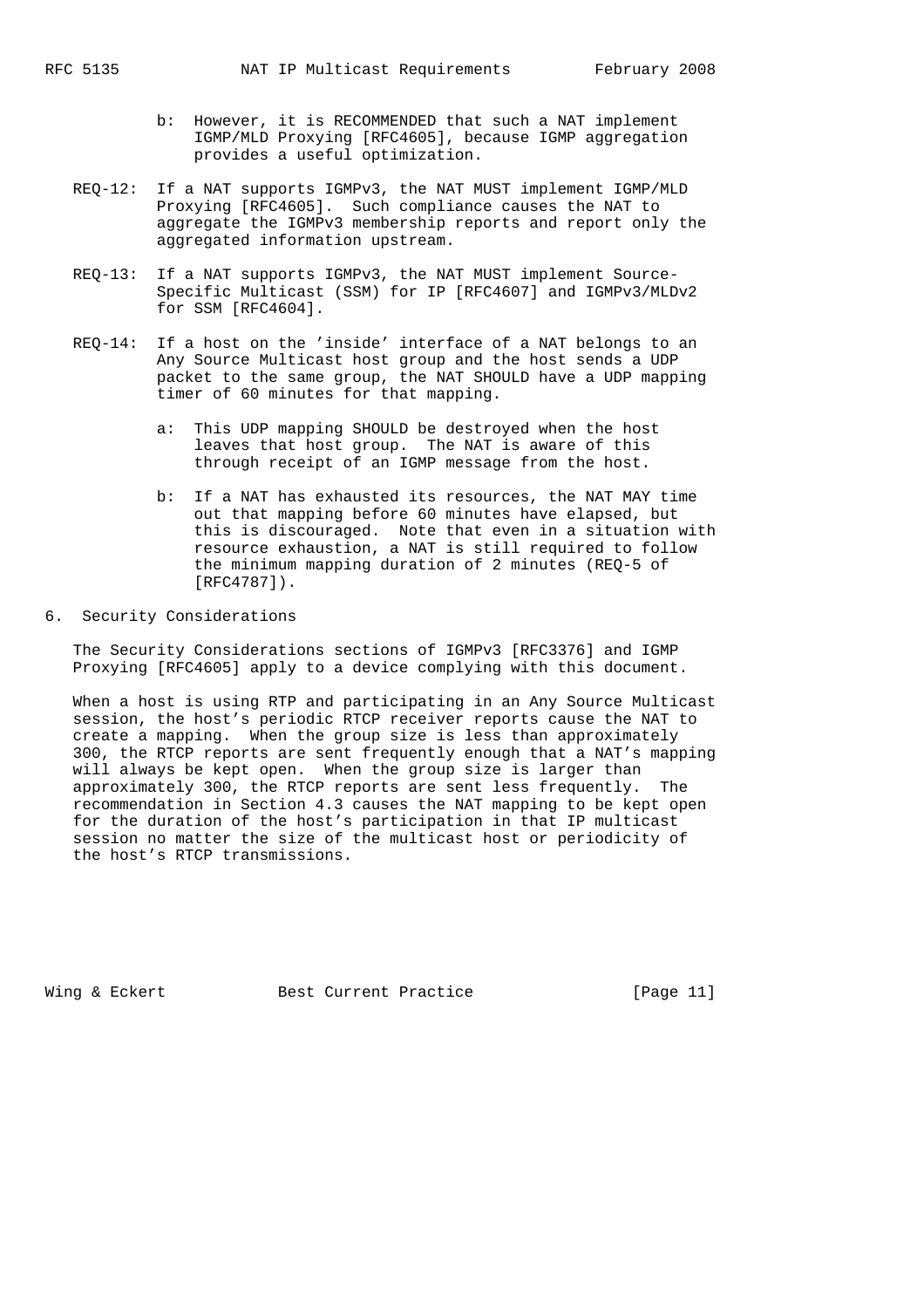7. Acknowledgments

 Thanks to Jari Arkko, Yiqun Cai, Stephen Casner, Remi Denis-Courmont, Lars Eggert, Gorry Fairhurst, Alfred Hines, Prashant Jhingran, Bharat Joshi, Francois Le Faucheur, Albert Manfredi, Marcus Maranhao, Bryan McLaughlin, Chris Newman, Tim Polk, Pekka Savola, Mark Townsley, Magnus Westerlund, and Stig Venaas for their assistance in writing this document.

- 8. References
- 8.1. Normative References
	- [RFC2119] Bradner, S., "Key words for use in RFCs to Indicate Requirement Levels", BCP 14, RFC 2119, March 1997.
	- [RFC2236] Fenner, W., "Internet Group Management Protocol, Version 2", RFC 2236, November 1997.
	- [RFC2365] Meyer, D., "Administratively Scoped IP Multicast", BCP 23, RFC 2365, July 1998.
	- [RFC3171] Albanna, Z., Almeroth, K., Meyer, D., and M. Schipper, "IANA Guidelines for IPv4 Multicast Address Assignments", BCP 51, RFC 3171, August 2001.
	- [RFC3376] Cain, B., Deering, S., Kouvelas, I., Fenner, B., and A. Thyagarajan, "Internet Group Management Protocol, Version 3", RFC 3376, October 2002.
	- [RFC3550] Schulzrinne, H., Casner, S., Frederick, R., and V. Jacobson, "RTP: A Transport Protocol for Real-Time Applications", STD 64, RFC 3550, July 2003.
	- [RFC4604] Holbrook, H., Cain, B., and B. Haberman, "Using Internet Group Management Protocol Version 3 (IGMPv3) and Multicast Listener Discovery Protocol Version 2 (MLDv2) for Source-Specific Multicast", RFC 4604, August 2006.
	- [RFC4605] Fenner, B., He, H., Haberman, B., and H. Sandick, "Internet Group Management Protocol (IGMP) / Multicast Listener Discovery (MLD)-Based Multicast Forwarding ("IGMP/MLD Proxying")", RFC 4605, August 2006.
	- [RFC4607] Holbrook, H. and B. Cain, "Source-Specific Multicast for IP", RFC 4607, August 2006.

Wing & Eckert **Best Current Practice** [Page 12]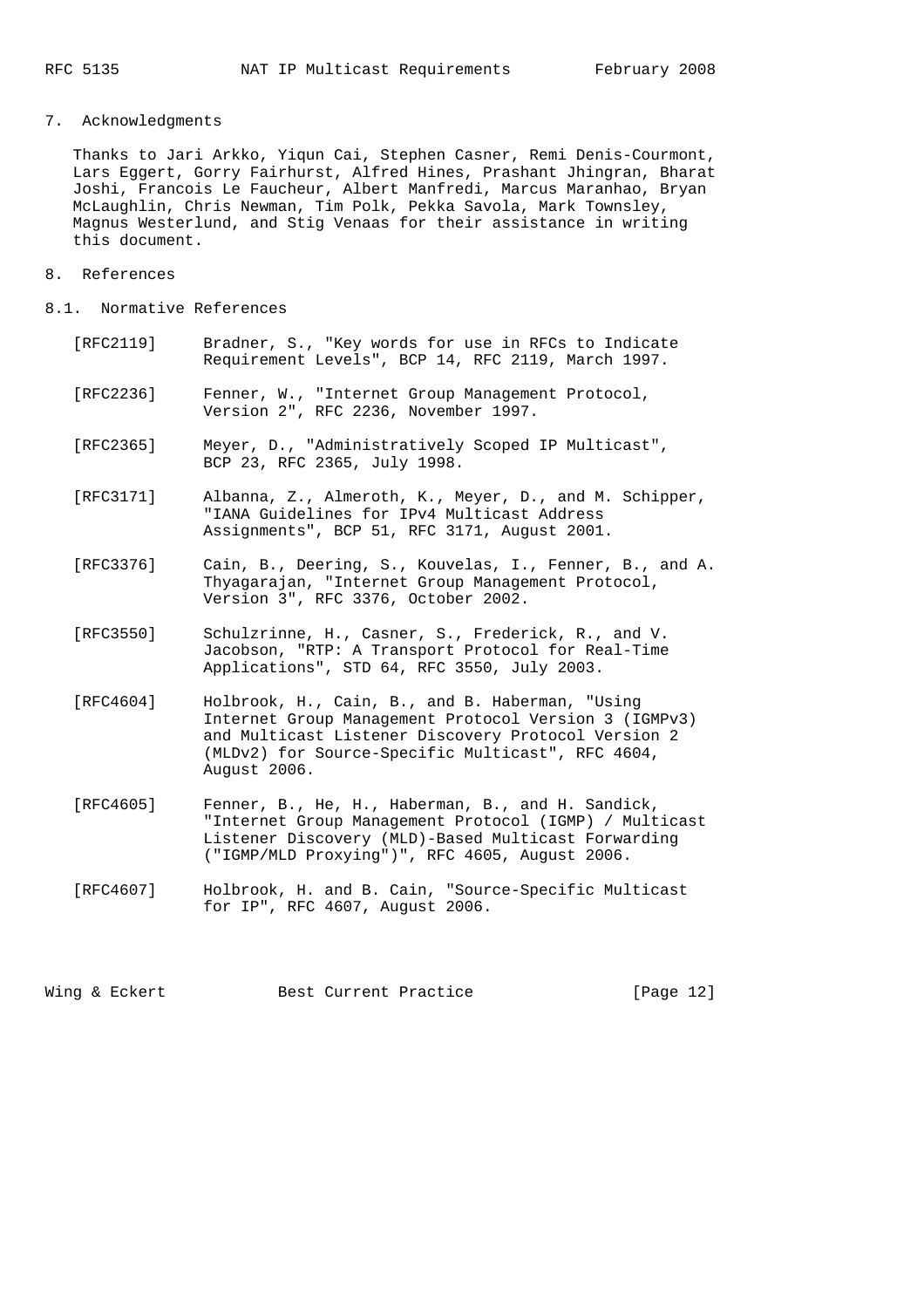[RFC4787] Audet, F. and C. Jennings, "Network Address Translation (NAT) Behavioral Requirements for Unicast UDP", BCP 127, RFC 4787, January 2007.

### 8.2. Informative References

- [IANA-ALLOC] Internet Assigned Numbers Authority, "Internet Multicast Addresses", <http://www.iana.org/assignments/multicast-addresses>.
- [ICE] Rosenberg, J., "Interactive Connectivity Establishment (ICE): A Protocol for Network Address Translator (NAT) Traversal for Offer/Answer Protocols", Work in Progress, October 2007.
- [RFC1112] Deering, S., "Host extensions for IP multicasting", STD 5, RFC 1112, August 1989.
- [RFC1918] Rekhter, Y., Moskowitz, R., Karrenberg, D., Groot, G., and E. Lear, "Address Allocation for Private Internets", BCP 5, RFC 1918, February 1996.
- [RFC2205] Braden, B., Zhang, L., Berson, S., Herzog, S., and S. Jamin, "Resource ReSerVation Protocol (RSVP) -- Version 1 Functional Specification", RFC 2205, September 1997.
- [RFC2460] Deering, S. and R. Hinden, "Internet Protocol, Version 6 (IPv6) Specification", RFC 2460, December 1998.
- [RFC3208] Speakman, T., Crowcroft, J., Gemmell, J., Farinacci, D., Lin, S., Leshchiner, D., Luby, M., Montgomery, T., Rizzo, L., Tweedly, A., Bhaskar, N., Edmonstone, R., Sumanasekera, R., and L. Vicisano, "PGM Reliable Transport Protocol Specification", RFC 3208, December 2001.
- [RFC4566] Handley, M., Jacobson, V., and C. Perkins, "SDP: Session Description Protocol", RFC 4566, July 2006.
- [RFC4601] Fenner, B., Handley, M., Holbrook, H., and I. Kouvelas, "Protocol Independent Multicast - Sparse Mode (PIM-SM): Protocol Specification (Revised)", RFC 4601, August 2006.
- [RTCPSSM] Ott, J., Chesterfield, J., and E. Schooler, "RTCP Extensions for Single-Source Multicast Sessions with Unicast Feedback", Work in Progress, January 2008.

Wing & Eckert **Best Current Practice** [Page 13]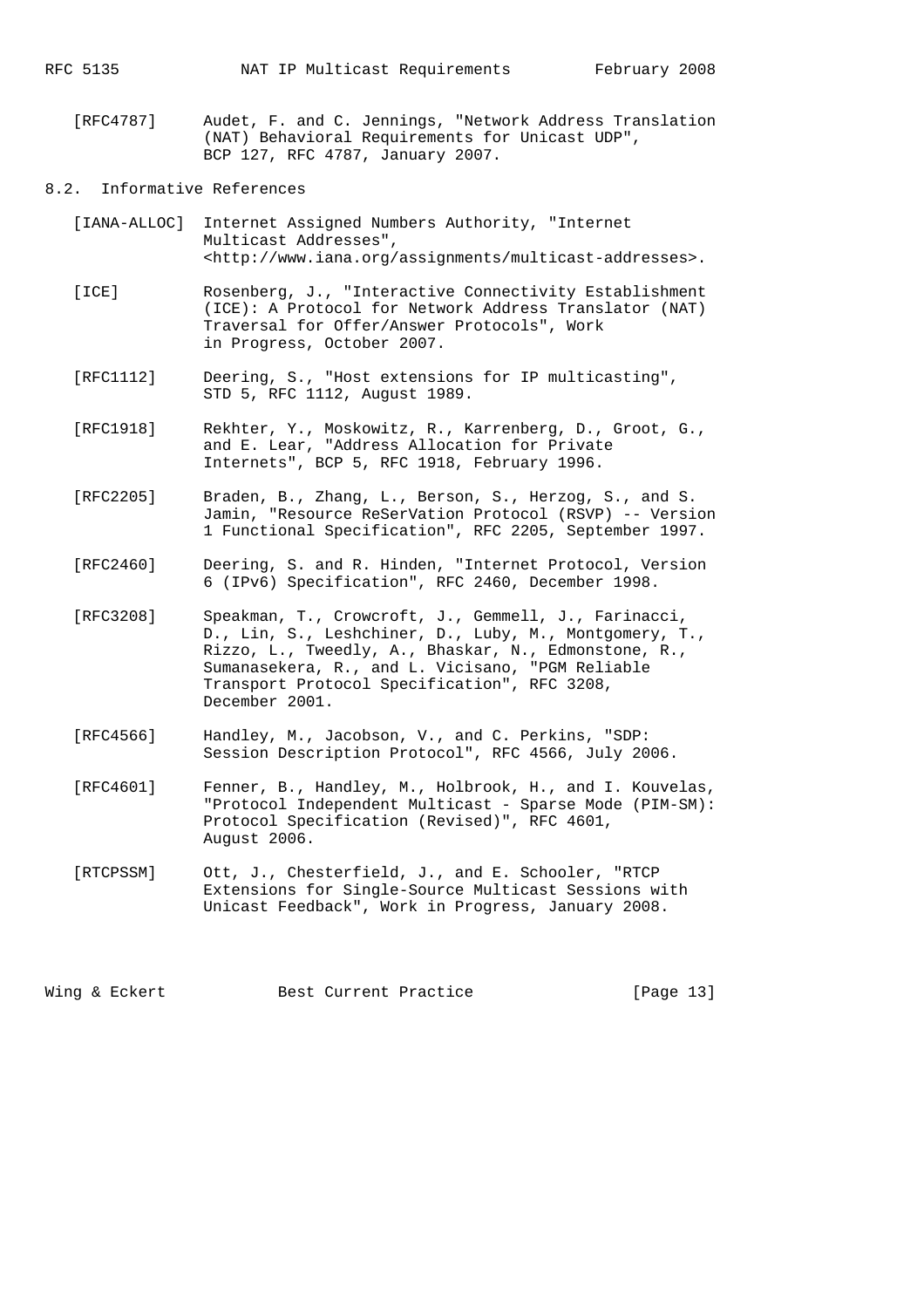### Appendix A. Application Considerations

 SSM requires listeners to know the SSM channel (S,G), which is comprised of the IP source address (S) and the IP multicast group (G). An SSM source needs to communicate its IP address in its SSM session establishment message (e.g., in its Session Description Protocol (SDP) [RFC4566]). When the SSM sender is behind a NAT and the SSM receiver(s) are on the other side of that NAT, the SSM sender will need to determine its IP source address relevant to the SSM receivers; generally, this will be the 'outside' IP address of the NAT. This 'outside' address needs to be included in the SSM session establishment message (e.g., SDP) so that listeners on the 'outside' of the NAT can receive the SSM channel.

 If there are SSM listeners on both the 'outside' and 'inside' of the NAT, it may be valuable to consider using ICE [ICE] in the session advertisement; the full scope of the interaction between SSM and ICE is beyond the scope of this document.

 If multiple SSM sources on the 'inside' of a NAT choose the same multicast group address, those sources are uniquely identifiable because their IP addresses are unique. However, if their multicast traffic is NATed and sent on the NAT's public interface, the traffic from those individual sources is no longer uniquely identifiable. This will cause problems for multicast receivers, which will see an intermixing of traffic from those sources. Resolution of this issue is left for future study. In the meantime, applications that source SSM multicast traffic are encouraged to allow the user to modify the multicast SSM address so that users can avoid this problem if that application is placed behind a NAT.

 A multicast source that wants its traffic to not traverse a router (e.g., leave a home network) may find it useful to send traffic with IP TTL=1. Both ASM and SSM sources may find this useful.

 As many NATs use the same private address space (e.g., 192.168.0.0/16, [RFC1918]), RTP stacks are encouraged to generate CNAMEs properly (see end of Section 6.5.1 of [RFC3550].)

Wing & Eckert **Best Current Practice** [Page 14]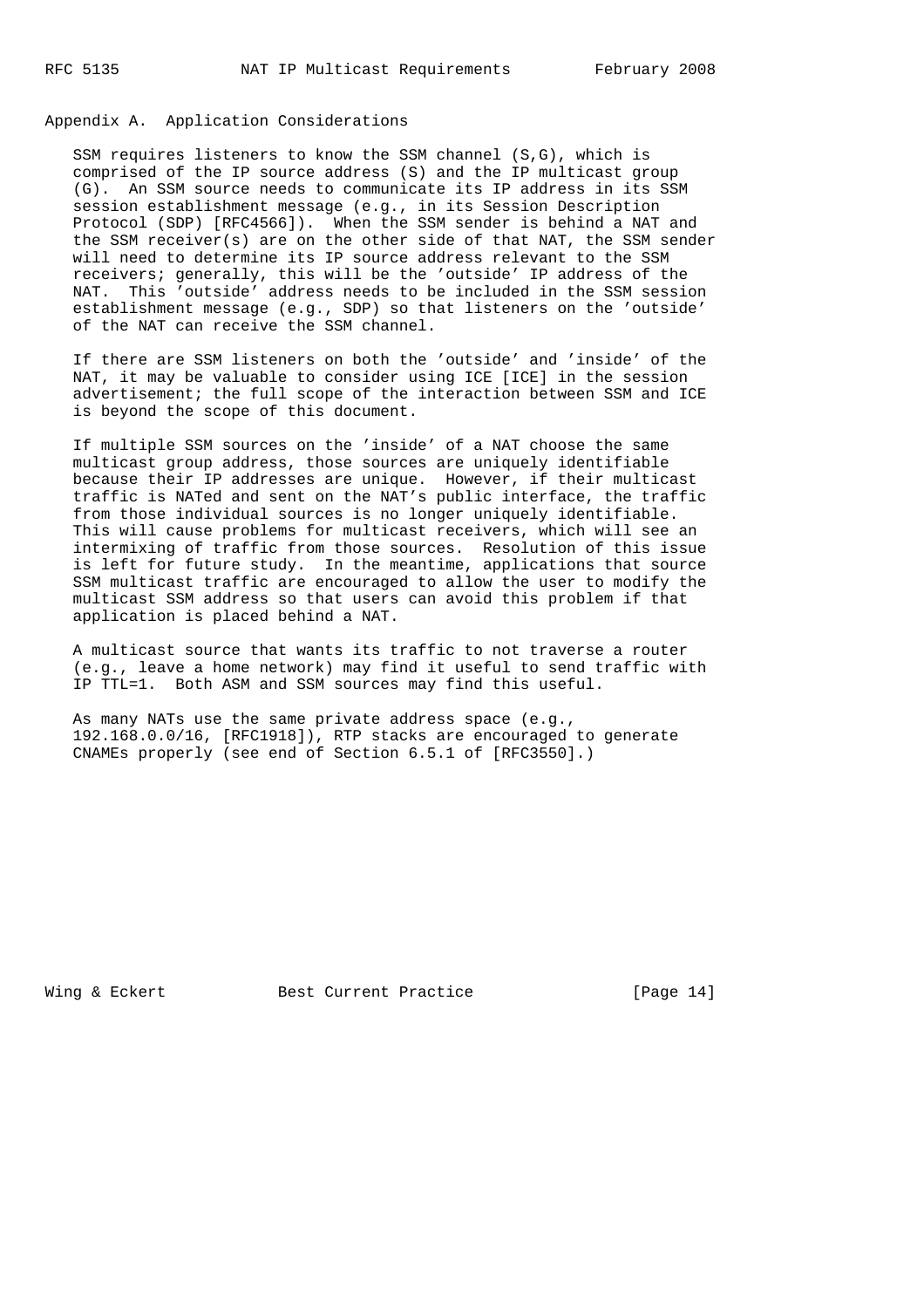Authors' Addresses

 Dan Wing Cisco Systems, Inc. 170 West Tasman Drive San Jose, CA 95134 USA EMail: dwing@cisco.com

 Toerless Eckert Cisco Systems, Inc. 170 West Tasman Drive San Jose, CA 95134 USA

EMail: eckert@cisco.com

Wing & Eckert **Best Current Practice** [Page 15]